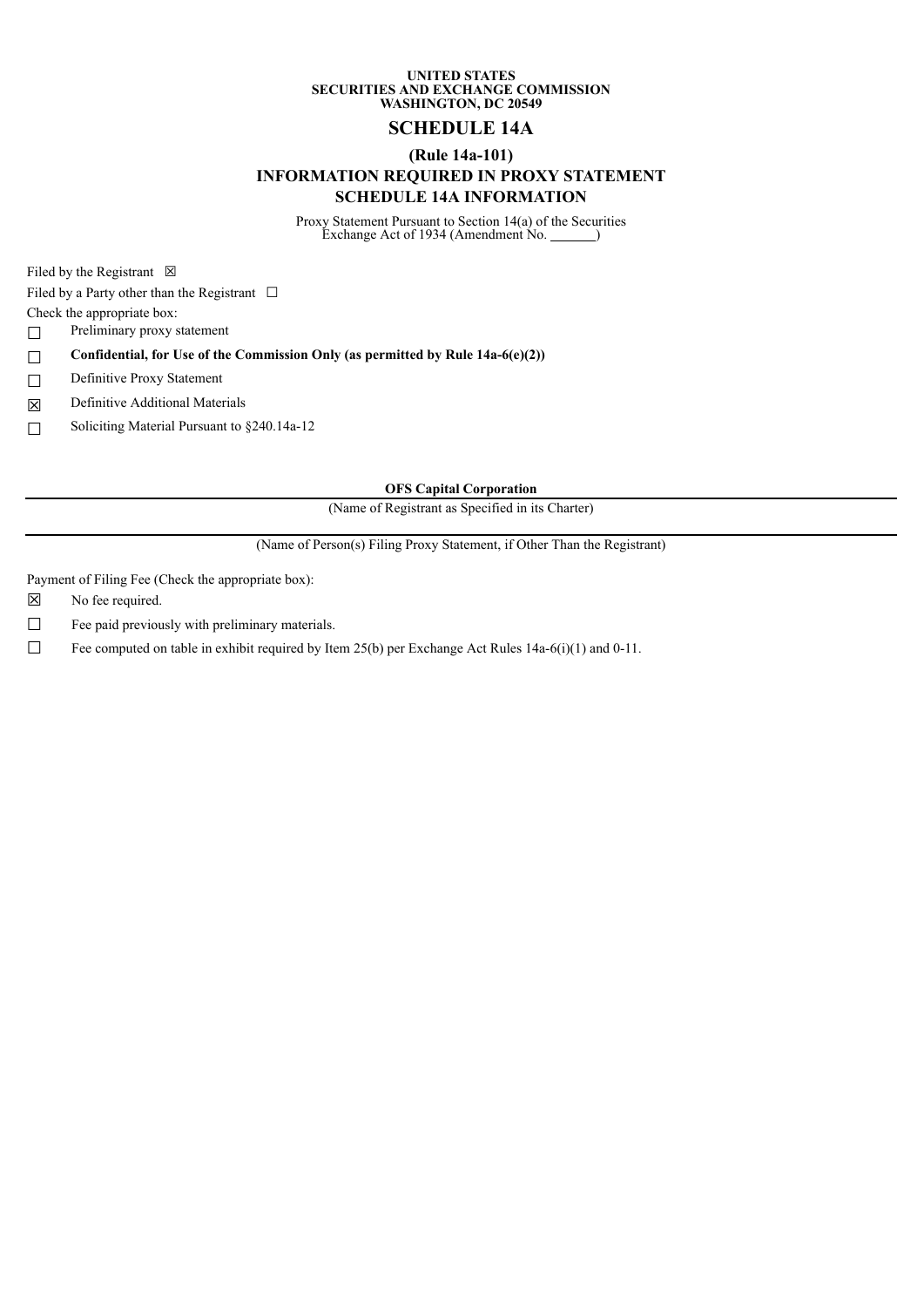

#### **THE SPECIAL MEETING DATE IS FAST APPROACHING**

**PLEASE VOTE YOUR PROXY TODAY**

May 17, 2022

Dear Stockholder:

According to our latest records, we have not received your voting instructions for the Special Meeting of Stockholders of OFS Capital Corporation to be held on Wednesday, June 8, 2022. Copies of the proxy materials can be found online at https://ir.ofscapitalcorp.com/financial-information/sec-filings.

Your vote is extremely important, no matter how many shares you hold. Please vote your shares today so the Company may avoid **additional solicitation expenses and potential delays.**

For the reasons set forth in the proxy statement, dated April 27, 2022, the Board of Directors, including the Independent Directors, unanimously recommends that you vote "FOR" the Proposal. Please vote via the internet or by phone as soon as possible, or alternatively, please sign, date, and **return the enclosed voting instruction form (see the instructions below)**.

If you need assistance voting your OFS Capital Corporation shares, please call D.F. King toll-free at (866) 416-0553. On behalf of your Board of Directors, we thank you for your ongoing support of, and continued interest in, OFS Capital Corporation.

Sincerely yours,

Bilal Rashid

Bilal Rashid *Chairman of the Board of Directors and Chief Executive Of icer*

**You may use one of the following simple methods to promptly provide your voting instructions:**

1. **Internet**: Have the control number listed on the enclosed voting instruction form ready and follow the online instructions at www.proxyvote.com.

2. **Telephone**: Have the control number listed on the enclosed voting instruction form ready and call (800) 454-8683.

3. **Mail**: Sign, date, mark and return the enclosed voting instruction form in the postage-paid return envelope provided.